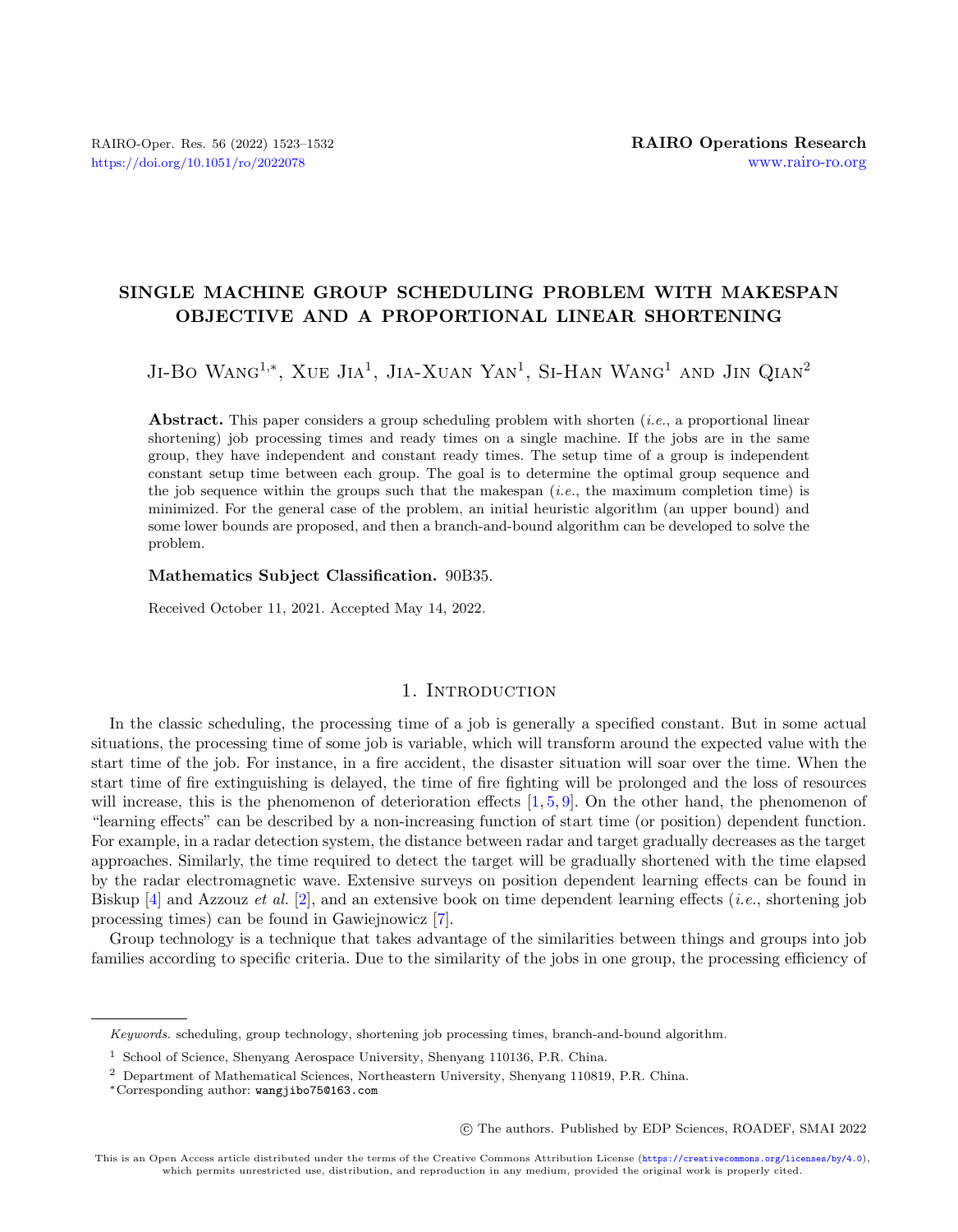a job will increase and processing time will be shortened. In many countries, group technology is applied to the field of computer technology and automation technology to develop flexible manufacturing systems and provide multi-variety, small and medium-sized and highly automated production, which has great application value in actual production. Therefore, such as Potts and Van Wassenhove [\[19\]](#page-9-0), Keshavarz et al. [\[11\]](#page-8-6), Neufeld et al. [\[18\]](#page-9-1), Ji and Li [\[10\]](#page-8-7) and Lu et al. [\[17\]](#page-9-2), many scholars had done lots of research on group technology. Wang et al. [\[24\]](#page-9-3), Wang et al. [\[25\]](#page-9-4) and Xu et al. [\[30\]](#page-9-5) introduced a simple deterioration function into the single machine grouping problem. Bai et al. [\[3\]](#page-8-8) studied the problem of single group scheduling with a general learning effect of deteriorating conditions. They proved that minimizing makespan was polynomial solvability in this case. The resource allocation single machine scheduling problem with the deteriorating jobs was considered by Wang et al. [\[26\]](#page-9-6). Wang and Wang [\[21\]](#page-9-7) investigated the single machine scheduling problem with group technology and ready times, where the setup (installation) time and job processing time of each group are proportional linear deterioration functions of their start time. For the makespan minimization, they proved that it could be solved in polynomial time. Liu et al. [\[14\]](#page-8-9) considered the single machine group scheduling problem with simple linear deterioration and ready times. Under independent setup time, for the makespan minimization, they proposed heuristic and branch-and-bound algorithms to solve the problem.

To our knowledge, the scheduling problems that are related to time dependent processing times are widely reflected in real production, and many scholars have studied in this field (see  $[7, 12, 16]$  $[7, 12, 16]$  $[7, 12, 16]$  $[7, 12, 16]$  $[7, 12, 16]$ ). The model with time dependent learning effects  $(i.e.,$  shortening job processing times) is also widely reflected in the real scene (see [\[7\]](#page-8-5)). Ho et al. [\[8\]](#page-8-12) first proposed the scheduling problem of which the job processing time was a decreasing function of its starting time. Wang and Xia [\[22\]](#page-9-8) and Wang et al. [\[27\]](#page-9-9) studied scheduling with linear shortening job processing times. For the single machine problem, Wang and Xia [\[22\]](#page-9-8) proved that some regular objective function minimizations can be solved in polynomial time respectively. For the three-machine flow shop problem of minimizing makespan, Wang et al. [\[27\]](#page-9-9) proposed a branch-and-bound algorithm and a heuristic algorithm. Wang et al. [\[23\]](#page-9-10) considered single machine group scheduling with shortening job processing times. Under independent setup of groups, they proved that the makespan and the total completion time minimizations can be solved in polynomial time. Wang and Sun [\[20\]](#page-9-11) concentrated on single machine group scheduling problems with shortening job processing times. Under group setup times and job processing times are a decreasing function of their starting time, they illustrated that the makespan minimization problem can be solved in polynomial time. They also proved that the total weighted completion time minimization problem remains polynomially solvable under the proportional shortening job processing times. Lu *et al.* [\[15\]](#page-8-13) studied the single machine group scheduling problem with proportional shortening job processing times and release dates. Under the group setup times and job processing times are both shortening job processing times, they proved that the makespan minimization was polynomial time solvable.

Recently, Wang et al. [\[28\]](#page-9-12) examined the single machine group scheduling problem with proportional shortening job processing times and release dates. When the setup time of a group is fixed, they proved that the general case of the problem was polynomial time solvable problem when the number of groups had been determined; they also showed that some special cases of the makespan minimization can be solved in polynomial time respectively. Compared to many classic scheduling problems, most of the scheduling problems in the real world are not polynomial solvable and not special, therefore, in this paper, we continue the work of Wang et al. [\[28\]](#page-9-12), we study the general case of single machine group scheduling problem with release dates and a proportional linear shortening processing time. The main contributions of this article are summarized as follows: first, this article presents an attempt to study the makespan minimisation single machine scheduling problem with a proportional linear shortening. Second, we develop a heuristic algorithm and a branch-and-bound algorithm to solve the problem. Finally, the results of numerical simulations are given to show that our algorithms can generate effective and efficient schedules.

The remaining part of this paper is organized as follows. Section [2](#page-2-0) presents the problem formulation. Section [3](#page-3-0) studies the scheduling problem under general conditions. And Section [4](#page-8-14) summarizes conclusion in this study and future research directions.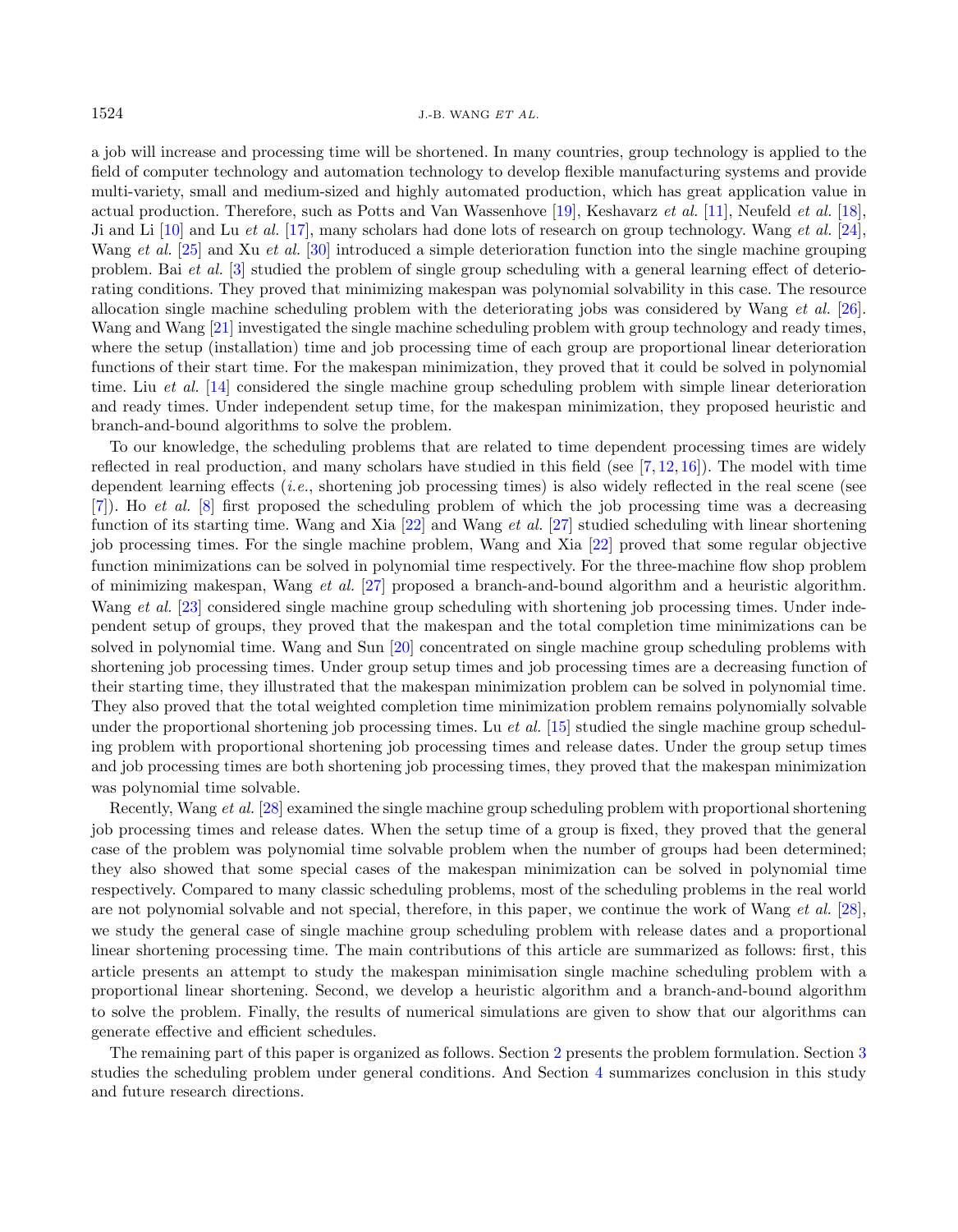# <span id="page-2-3"></span>2. Problem formulation

<span id="page-2-0"></span>In the actual situation we are considering, the actual processing time is less than the standard processing time of the job. Generally speaking, the actual processing time of a job is related to three factors that are the standard processing time, learning factor and start-up time. On the basis of Wang et al. [\[28\]](#page-9-12), we make the assumption that the actual machine processing time of a job is a linear decreasing function of its start time. The expression of the model is given as follows.

<span id="page-2-2"></span>Under the group technology, a total of *n* jobs are divided into f groups:  $G_1, G_2, \ldots, G_f$ . Assume that each group of  $G_i$   $(1 \leq i \leq f)$  contains  $n_i$  jobs  $\{J_{i,1}, J_{i,2}, \ldots, J_{i,n_i}\}\$ . A job is continuously processed on the machine. Only one job can be processed on the machine at the same time, and the machining process can not be interrupted. Let  $J_{i,j}$  denote the jth job in group  $G_i$ ,  $r_{i,j} \geq 0$   $(p_{i,j} > 0)$  denote the ready time (actual processing time) of job  $J_{i,j}$ ,  $i = 1, 2, \ldots, f; j = 1, 2, \ldots, n_i$ ,  $s_i$   $(s_i > 0, i = 1, 2, \ldots, f)$  denote the separate installation time for each group. We assume that the jobs which are in the same group must be processed without being interrupted. For the linear shortening job processing times, the actual processing time of the job is

<span id="page-2-5"></span><span id="page-2-1"></span>
$$
p_{i,j} = a_{i,j} - b_{i,j}t,\t\t(2.1)
$$

<span id="page-2-4"></span>where  $a_{i,j}$  is the normal processing time of job  $J_{i,j}$  (the processing time without any shortening (learning) effects),  $b_{ij}$  is the shortening rate of job  $J_{i,j}$  (the positive compression rate of unit time), and t is its start time. Assume that the shortening rate meets the following two conditions:

$$
0 < b_{i,j} < 1, \quad i = 1, 2, \dots, f; \quad j = 1, 2, \dots, n_i,\tag{2.2}
$$

and

$$
b_{i,j}\left(\sum_{i=1}^{f}(s_i+r_{i,\max})+\sum_{i=1}^{f}\sum_{h=1}^{n_i}a_{i,h}-a_{i,j}\right)\n(2.3)
$$

where  $r_{i,\text{max}} = \max\{r_{i,h}|h = 1, 2, \ldots, n_i\}$   $(i = 1, 2, \ldots, f)$ . In this paper, we consider a special case, *i.e.*,  $b_{i,j} = \beta a_{i,j}$ , and

$$
p_{i,j} = a_{i,j} \left( 1 - \beta t \right), \tag{2.4}
$$

where  $\beta \geq 0$  is a constant. Conditions [\(2.2\)](#page-2-1) and [\(2.3\)](#page-2-2) meet the following two conditions:

$$
0 < \beta a_{i,j} < 1, \quad i = 1, 2, \dots, f; \quad j = 1, 2, \dots, n_i,\tag{2.5}
$$

and

$$
\beta \left( \sum_{i=1}^{f} (s_i + r_{i,\max}) + \sum_{i=1}^{f} \sum_{j=1}^{n_i} a_{i,j} - a_{\min} \right) < 1,\tag{2.6}
$$

where  $a_{\min} = \min\{a_{i,j} | i = 1, 2, \ldots, f; j = 1, 2, \ldots, n_i\}$ . As in Wang *et al.* [\[23\]](#page-9-10) and Wang *et al.* [\[28\]](#page-9-12), conditions [\(2.1\)](#page-2-3) and [\(2.4\)](#page-2-4) illustrate the relationship among the actual processing time, the start time and normal processing time; conditions [\(2.2\)](#page-2-1) and [\(2.5\)](#page-2-5) not only guarantee that the processing time of all the jobs in each feasible order is positive, but also guarantees the formulas  $(2.1)$  and  $(2.4)$  for reasonable schedules.

Let  $C_{i,j}$  be the completion time of job  $J_{i,j}$ ,  $C_{\text{max}} = \max\{C_{i,j} | i = 1, 2, \ldots, f, j = 1, 2, \ldots, n_i\}$  be the makespan of a permutation. Our goal is to minimize the makepan, i.e., the maximal completion time of all jobs. This problem has two influencing factors. One of the factors is to determine the optimal job sequence  $S_i^*$  within the group  $G_i$ , and the other is to determine the optimal sequence  $S_G^*$  between the groups. The above problem is defined by the three-field notation (see [\[7\]](#page-8-5)) as

$$
1|r_{i,j}, p_{i,j} = a_{i,j} (1 - \beta t), s_i, \text{GT}| C_{\text{max}},
$$

where GT denotes the group technology assumption. Wang et al. [\[28\]](#page-9-12) considered the problem  $1|r_{i,j}, p_{i,j}|$  $a_{i,j}(1-\beta t), s_i, GT|C_{\text{max}}$ , they proved that some special cases of the problem can be solved in polynomial time.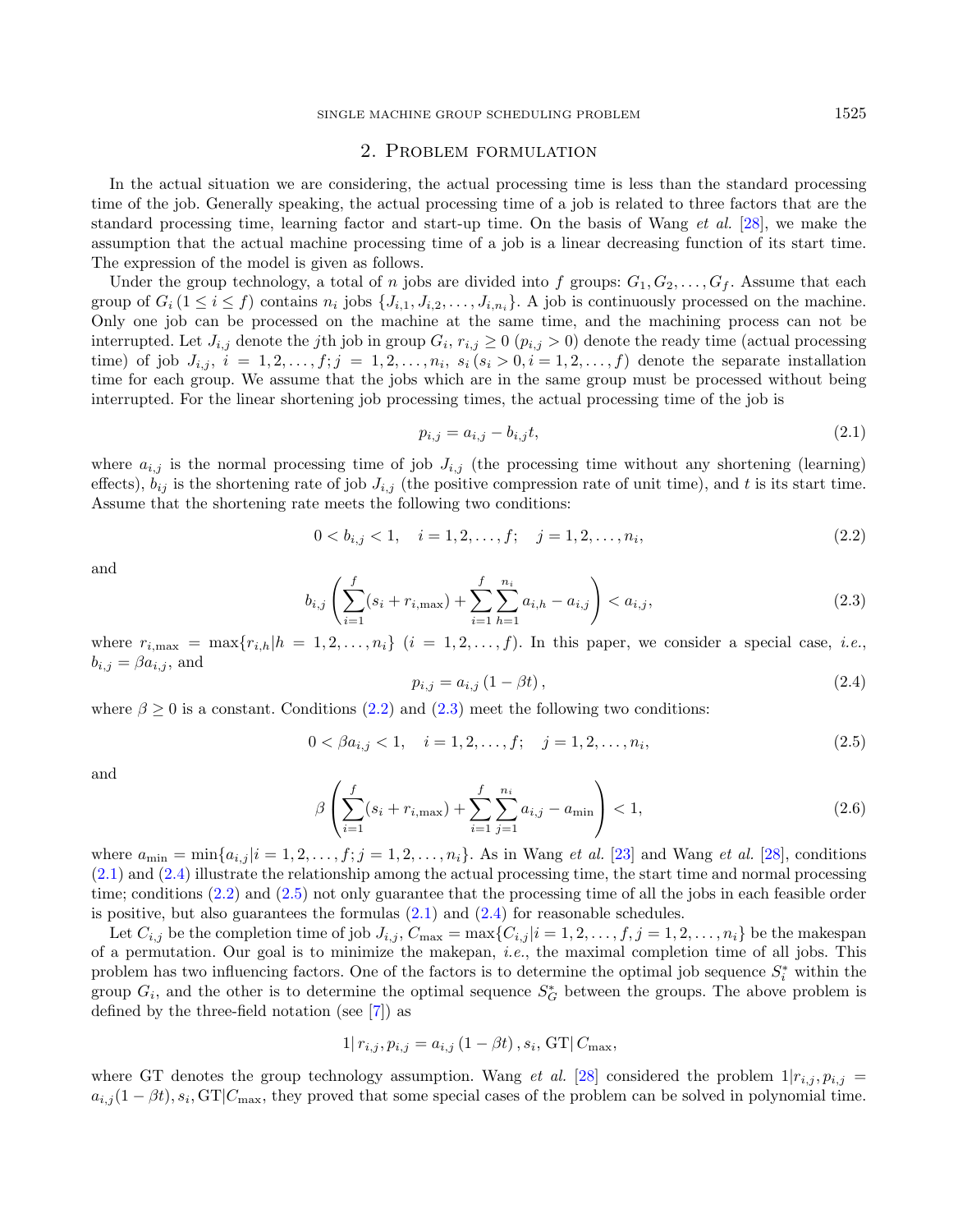Lu et al. [\[15\]](#page-8-13) studied the problem  $1|r_{i,j}, p_{i,j} = a_{i,j}(1-\beta t), s_i = c_i(1-\beta t), GT|C_{\text{max}}$  with the variable setup times, where  $c_i > 0$  is the normal setup time of the group  $G_i$ , they showed that this problem can be solved in  $O(n \log n)$  time.

## 3. General case

<span id="page-3-0"></span>For the general case of  $1|r_{i,j}, p_{i,j} = a_{i,j} (1 - \beta t), s_i$ , GT $|C_{\text{max}}|$ , we conjecture that this problem is NP-hard, thus, the branch-and-bound and heuristic algorithms might be a good way to obtain the optimal (near-optimal) solutions. From Wang *et al.* [\[28\]](#page-9-12), an optimal job sequence  $S_i^*$  within the group  $G_i$  can be obtained by ordering the jobs in nondecreasing order of  $r_{i,j}$   $(i = 1, 2, \ldots, f; j = 1, 2, \ldots, n_i$ , see [\[28\]](#page-9-12), Thm. 1).

## 3.1. A heuristic algorithm (An upper bound)

**Lemma 3.1.** If  $s_i, \gamma_i \in R$   $(i = 1, 2, ..., f)$ , then the sum  $s_1 \gamma_1 \gamma_2 \cdots \gamma_{f-1} \gamma_f + s_2 \gamma_2 \gamma_3 \cdots \gamma_{f-1} \gamma_f + \cdots$  $s_{f-1}\gamma_{f-1}\gamma_f + s_f\gamma_f$   $(0 \ < \ \gamma_i \ < \ 1, i \ = \ 1, 2, \ldots, f)$  is minimized if the indices are ordered by nonincreasing values of  $\frac{s_i \gamma_i}{1-\gamma_i}$  ratios  $(i=1,2,\ldots,f)$ , i.e.,  $\frac{s_1 \gamma_1}{1-\gamma_1} \ge \frac{s_2 \gamma_2}{1-\gamma_2} \ge \cdots \ge \frac{s_f \gamma_f}{1-\beta_f}$ .

*Proof.* By using pairwise element interchanging technique.  $\Box$ 

From the Wang et al. [\[28\]](#page-9-12), and the heuristic of Framinan and Leisten  $[6]$ , the following heuristic algorithm can be given.

#### <span id="page-3-1"></span>Algorithm 1 (The heuristic algorithm).

**Step 1.** For group  $G_i$   $(i = 1, 2, ..., f)$ , by ordering the jobs in non-decreasing order of  $r_{i,j}$ , *i.e.*,  $r_{i,(1)} \leq r_{i,(2)} \leq \cdots \leq r_{i,(n_i)}$ ,  $i = 1, 2, ..., f$ .  $r_{i,(2)} \leq \cdots \leq r_{i,(n_i)}, i = 1,2,\ldots,f.$  $\textbf{Step 2.} \quad (r_{i,(\theta_i)} - \frac{1}{\beta}) \prod_{l=\theta_i}^{n_i} (1 - \beta a_{i,(l)}) = \max\{(r_{i,(1)} - \frac{1}{\beta}) \prod_{l=1}^{n_i} (1 - \beta a_{i,(l)}), (r_{i,(2)} - \frac{1}{\beta}) \prod_{l=2}^{n_i} (1 - \beta a_{i,(l)})\}$  $(1-\beta a_{i,(l)}), \ldots, (r_{i,(n_i)}-\frac{1}{\beta})(1-\beta a_{i,(n_i)})\},$  calculate  $\theta_i$  and  $\rho(G_i) = \frac{r_{i,(\theta_i)}-\frac{1}{\beta}}{\prod_{l=1}^{\theta_i-1}(1-\beta a_{i,(l)})}, i=1,2,\ldots,f.$ **Step 3.1.** Groups are scheduled by the nondecreasing order of  $s_i$ ,  $i = 1, 2, \ldots, f$ .

**Step 3.2.** Groups are scheduled by the nondecreasing order of  $\rho(G_i) = \frac{r_{i,(\theta_i)} - \frac{1}{\beta_i}}{\theta_i - 1}$  $\prod_{l=\theta_i}$   $\left(1-\beta a_{i,(l)}\right)$  $, (i = 1, 2, \ldots, f).$ 

**Step 3.3.** Groups are scheduled by the nonincreaseing order of  $s_i$   $\prod^{n_i}$  $l=1$  $(1 - \beta a_{i,(l)}), (i = 1, 2, \ldots, f).$ **Step 3.4.** Groups are scheduled by the nonincreaseing order of  $\prod_{i=1}^{n_i}$  $(1 - \beta a_{i,(l)}), (i = 1, 2, \ldots, f).$ 

Step 4. Choose the better solution from Steps 3.1–3.4.

Step 5. Pick the two groups from the first and second position of the list of Step 4, and find the best sequence for these two groups by calculating  $C_{\text{max}}$  for the two possible sequences. Do not change the relative positions of these two groups with respect to each other in the remaining steps of the algorithm. Set  $i = 3$ . Step 6. Pick the group in the th position of the list generated in Step 4 and find the best sequence by placing it at all possible  $i$  positions in the partial sequence found in the previous step, without changing the relative positions to each other of the already assigned groups. The number of enumerations at this step equals  $i$ .

 $_{l=1}$ 

**Step 7.** For the list generated in step 6, select two groups from the previous  $i$  groups and only swap the positions of the two groups. By traversing all cases of the two selectable groups, the two groups of the best swap result are found by calculating  $C_{\text{max}}$ , and then the best sequence is updated. The number of enumerations at this step equals  $\frac{i*(i-1)}{2}$ .

**Step 8.** If  $i = f$ , STOP; otherwise set  $i = i + 1$  and go to Step 6.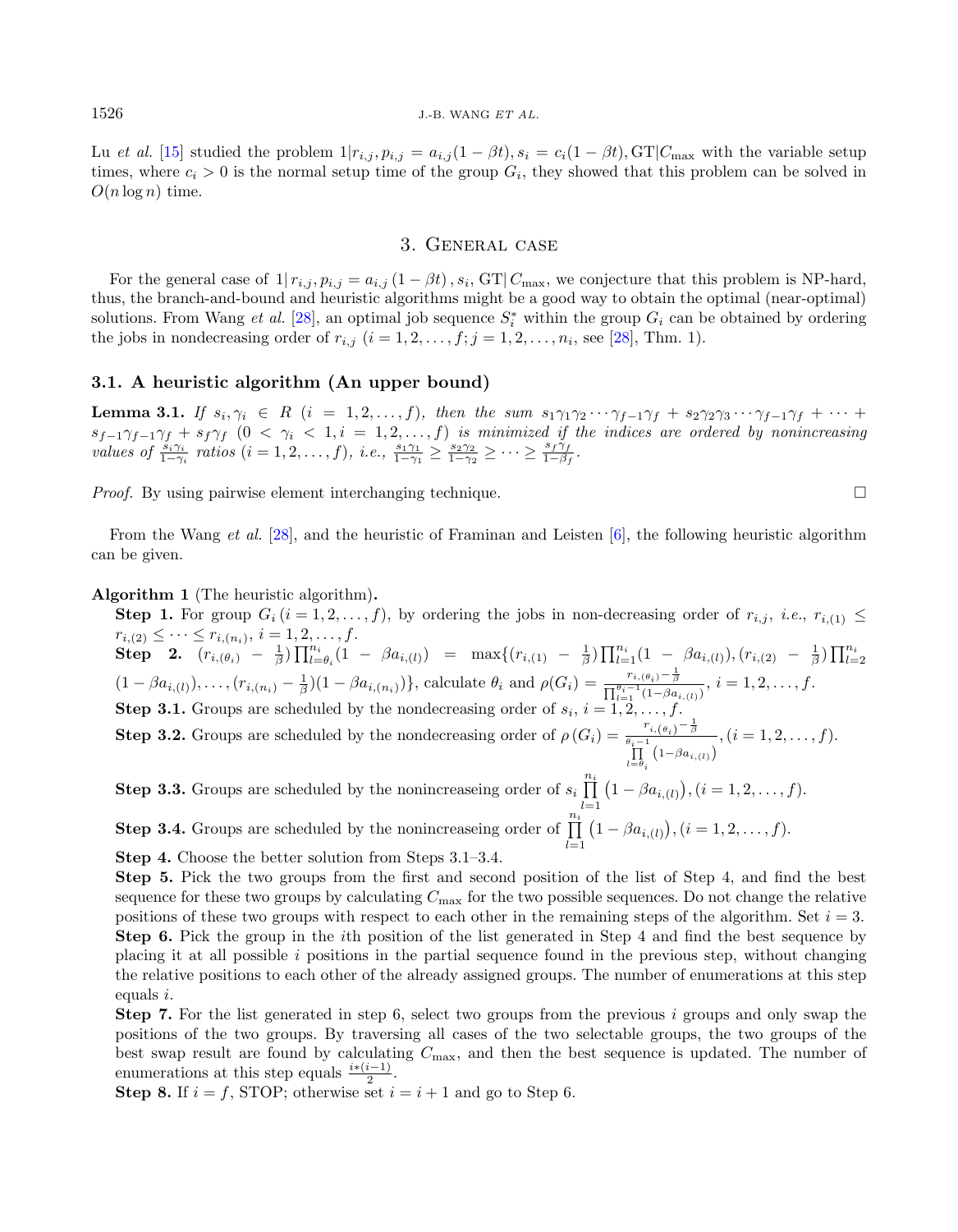# 3.2. A lower bound

Let  $S_G = (\text{PS}_G, \text{US}_G)$  be a complete sequence, the first k groups be the scheduled part (*i.e.*, the part  $\text{PS}_G$ ), and the unscheduled groups have  $n - k$  groups (*i.e.*, the part US<sub>G</sub>). By definition [\[28\]](#page-9-12), the completion time of the  $(k + 1)$ th group is

<span id="page-4-0"></span>
$$
C_{[k+1], (n_{[k+1]})}(S_G)
$$
  
= max  $\left\{ \left( C_{k,(n_k)} + s_{[k+1]} - \frac{1}{\beta} \right) \prod_{l=1}^{n_{[k+1]}} \left( 1 - \beta a_{[k+1],(l)} \right), \left( r_{[k+1],(1)} - \frac{1}{\beta} \right) \prod_{l=1}^{n_{[k+1]}} \left( 1 - \beta a_{[k+1],(l)} \right), \right\}$   

$$
\left( r_{[k+1],(2)} - \frac{1}{\beta} \right) \prod_{l=1}^{n_{[k+1]}} \left( 1 - \beta a_{[k+1],(l)} \right), \dots, \left( r_{[k+1],(n_{[k+1]})} - \frac{1}{\beta} \right) \left( 1 - \beta a_{[k+1],(n_{[k+1]})} \right) \right\} + \frac{1}{\beta}.
$$
 (3.1)

Using equation [\(3.1\)](#page-4-0), considering the completion time and setup time, the following two specific calculation methods for the lower bound are given.

## 3.2.1. Lower bound 1

From equation  $(3.1)$ , we have

$$
C_{[k+1], (n_{[k+1]})} (S_G) \geq \left(C_{k, (n_k)} + s_{[k+1]} - \frac{1}{\beta}\right) \prod_{l=1}^{n_{[k+1]}} \left(1 - \beta a_{[k+1], (l)}\right) + \frac{1}{\beta}.
$$

Similarly,

$$
C_{[k+2], (n_{[k+2]})}(S_G)
$$
  
\n
$$
\geq (C_{[k+1], n_{[k+1]}} + s_{[k+2]} - \frac{1}{\beta}) \prod_{l=1}^{n_{[k+2]}} (1 - \beta a_{[k+2], (l)}) + \frac{1}{\beta}
$$
  
\n
$$
\geq (C_{k, (n_k)} - \frac{1}{\beta}) \prod_{l=1}^{n_{[k+1]}} (1 - \beta a_{[k+1](l)}) \prod_{l=1}^{n_{[k+2]}} (1 - \beta a_{[k+2], (l)}) + s_{[k+1]} \prod_{l=1}^{n_{[k+1]}} (1 - \beta a_{[k+1], (l)})
$$
  
\n
$$
\times \prod_{l=1}^{n_{[k+2]}} (1 - \beta a_{[k+2], (l)}) + s_{[k+2]} \prod_{l=1}^{n_{[k+2]}} (1 - \beta a_{[k+2], (l)}) + \frac{1}{\beta}
$$
  
\n........

$$
C_{[f],[n_{[f]})}(S_G)
$$
\n
$$
\geq \left(C_{k,(n_k)} - \frac{1}{\beta}\right) \prod_{l=1}^{n_{[k+1]}} \left(1 - \beta a_{[k+1],(l)}\right) \prod_{l=1}^{n_{[k+2]}} \left(1 - \beta a_{[k+2],(l)}\right) \cdots \prod_{l=1}^{n_{[f]}} \left(1 - \beta a_{[f],(l)}\right)
$$
\n
$$
+ s_{[k+1]} \prod_{l=1}^{n_{[k+1]}} \left(1 - \beta a_{[k+1],(l)}\right) \prod_{l=1}^{n_{[k+2]}} \left(1 - \beta a_{[k+2],(l)}\right) \cdots \prod_{l=1}^{n_{[f]}} \left(1 - \beta a_{[f](l)}\right)
$$
\n
$$
+ s_{[k+2]} \prod_{l=1}^{n_{[k+2]}} \left(1 - \beta a_{[k+2],(l)}\right) \cdots \prod_{l=1}^{n_{[f]}} \left(1 - \beta a_{[f](l)}\right) + \cdots + s_{[f]} \prod_{l=1}^{n_{[f]}} \left(1 - \beta a_{[f],(l)}\right) + \frac{1}{\beta}
$$
\n
$$
\geq \left(C_{k,(n_k)} - \frac{1}{\beta}\right) \prod_{i=k+1}^{f} \prod_{l=1}^{n_{[i]}} \left(1 - \beta a_{[i],(l)}\right) + s_{[k+1]} \prod_{i=k+1}^{f} \prod_{l=1}^{n_{[i]}} \left(1 - \beta a_{[i],(l)}\right)
$$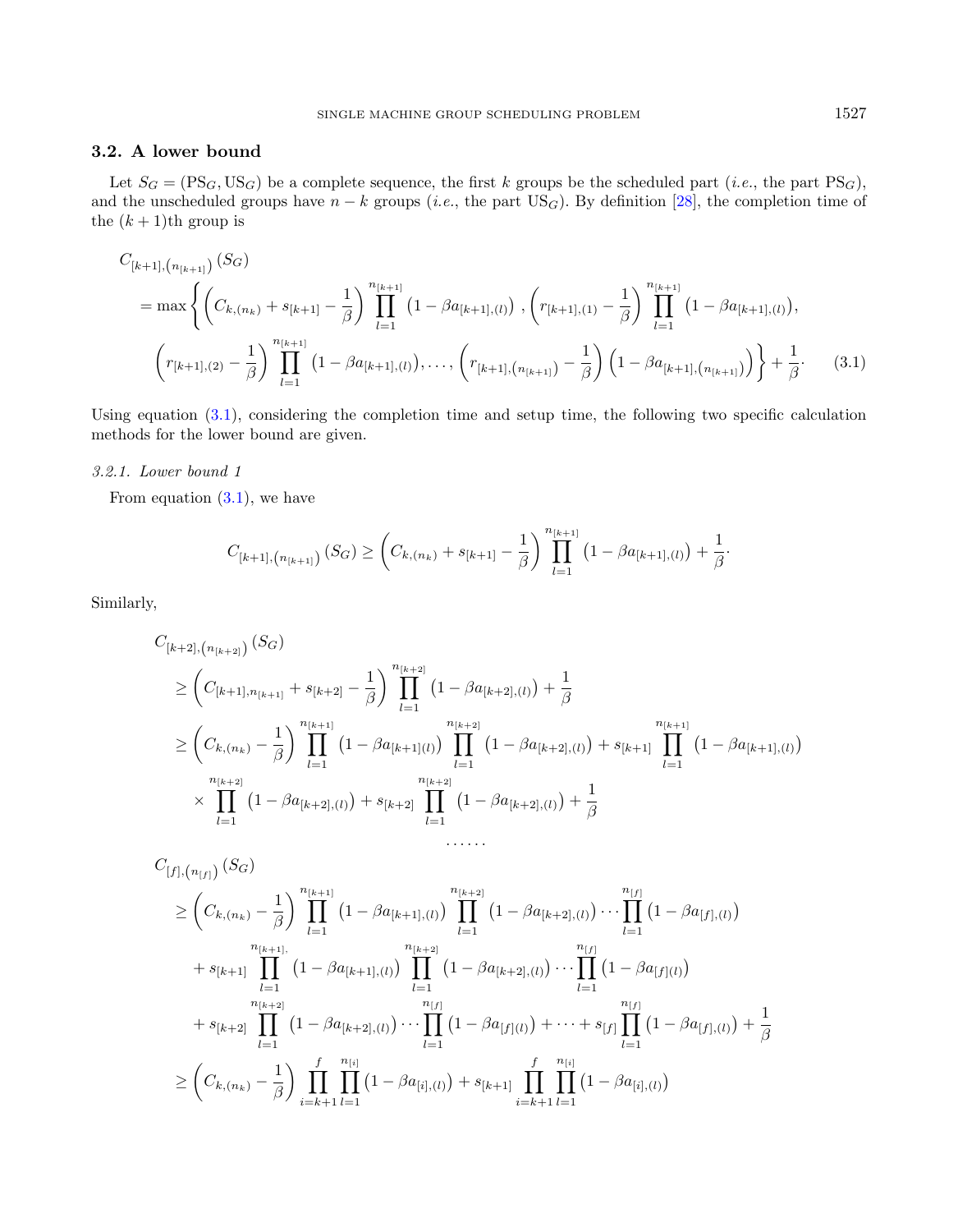$1528$  J.-B. WANG  $ETAL$ .

$$
+ s_{[k+2]} \prod_{i=k+2}^{f} \prod_{l=1}^{n_{[i]}} (1 - \beta a_{[i],(l)}) + \cdots + s_{[f]} \prod_{l=1}^{n_{[f]}} (1 - \beta a_{[f],(l)}) + \frac{1}{\beta}.
$$

Therefore, the maximum completion time of the sequence  $S_G$  satisfies the condition

$$
C_{\max}(S_G) \geq \left(C_{k,(n_k)} - \frac{1}{\beta}\right) \prod_{i=k+1}^f \prod_{l=1}^{n_{[i]}} \left(1 - \beta a_{[i],(l)}\right) + s_{[k+1]} \prod_{i=k+1}^f \prod_{l=1}^{n_{[i]}} \left(1 - \beta a_{[i],(l)}\right) + s_{[k+2]} \prod_{i=k+2}^f \prod_{l=1}^{n_{[i]}} \left(1 - \beta a_{[i],(l)}\right) + \dots + s_{[f]} \prod_{l=1}^{n_{[f]}} \left(1 - \beta a_{[f],(l)}\right) + \frac{1}{\beta}.
$$
\n(3.2)

Obviously, term  $\left(C_{k,(n_k)}-\frac{1}{\beta}\right)$   $\prod_{k=1}^{f}$  $_{i=k+1}$  $\boldsymbol{n}$  $\prod^{\mu[i]}$  $_{l=1}$  $(1 - \beta a_{[i], (l)})$  is a fixed number (k is a given number), from the Wang *et al.* [\[24\]](#page-9-3), the term  $s_{[k+1]}$   $\prod^f$  $\boldsymbol{n}$  $\prod^{\mu[i]}$  $(1 - \beta a_{[i],(l)}) + s_{[k+2]} \prod_{l=1}^{f}$  $\boldsymbol{n}$  $\prod^{\mu[i]}$  $(1 - \beta a_{[i],(l)}) + \cdots + s_{[f]}$  $\boldsymbol{n}$  $\prod_{i=1}^{n}$  $(1 - \beta a_{[f],(l)})$ 

 $_{i=k+1}$  $_{l=1}$  $_{i=k+2}$  $_{l=1}$  $l=1$ is minimized in which the unscheduled groups are in the non-increasing order of  $\frac{s_i \prod_{l=1}^{n_i} (1-\beta a_{i,(l)})}{1-\prod_{l=1}^{n_i} (1-\beta a_{i,(l)})}, i = k+1, k+1$  $2, \ldots, f$ . Hence the first lower bound can be obtained as follows:

<span id="page-5-0"></span>
$$
\overline{\text{LB}}_1 = \left(C_{k,(n_k)} - \frac{1}{\beta}\right) \prod_{i=k+1}^f \prod_{l=1}^{n_i} \left(1 - \beta a_{i,(l)}\right) + s_{\langle k+1\rangle} \prod_{i=k+1}^f \prod_{l=1}^{n_{\langle i\rangle}} \left(1 - \beta a_{\langle i\rangle,(l)}\right) \n+ s_{\langle k+2\rangle} \prod_{i=k+2}^f \prod_{l=1}^{n_{\langle i\rangle}} \left(1 - \beta a_{\langle i\rangle,(l)}\right) + \dots + s_{\langle f\rangle} \prod_{l=1}^{n_{\langle f\rangle}} \left(1 - \beta a_{\langle f\rangle,(l)}\right) + \frac{1}{\beta},
$$
\n(3.3)

$$
\text{where } \frac{s_{(k+1)}\prod_{l=1}^{n_{(k+1)}}(1-\beta a_{(k+1),(l)})}{1-\prod_{l=1}^{n_{(k+1)}}(1-\beta\alpha_{(k+1),(l)})} \geq \frac{s_{(k+2)}\prod_{l=1}^{n_{(k+2)}}(1-\beta a_{(k+2),(l)})}{1-\prod_{l=1}^{n_{(k+2)}}(1-\beta\alpha_{(k+2),(l)})} \geq \cdots \geq \frac{s_{\langle f \rangle}\prod_{l=1}^{n_{\langle f \rangle}}(1-\beta a_{\langle f \rangle,(l)})}{1-\prod_{l=1}^{n_{\langle f \rangle}}(1-\beta\alpha_{(f),(l)})}.
$$

#### 3.2.2. Lower bound 2

When considering the setup time of the job is long, the calculation process of the lower bound only considers the completion time of the job which is not rigorous. So considering the setup time of the job, the second lower bound of the problem can be obtained. According to formula [\(3.1\)](#page-4-0),

$$
C_{[k+1],(n_{k+1})}(S_G) \ge \left(r_{[k+1],(\theta_{k+1})}-\frac{1}{\beta}\right) \prod_{l=\theta_{k+1}}^{n_{[k+1]}} \left(1-\beta a_{[k+1],(l)}\right) + \frac{1}{\beta},
$$

where  $\theta_{k+1} \in \{1, 2, \ldots n_{k+1}\}.$ 

Similarly,

$$
C_{[k+2],(n_{k+2})}(S_G) \ge \left(r_{[k+2],(\theta_{k+2})}-\frac{1}{\beta}\right) \prod_{l=\theta_{k+2}}^{n_{[k+2]}} \left(1-\beta a_{[k+2],(l)}\right) + \frac{1}{\beta},
$$

where  $\theta_{k+2} \in \{1, 2, \ldots n_{k+2}\}.$ 

Similarly, the completion time of the last job in the fth group in the sequence  $S_G$  is

$$
C_{[f],[n_f)}(\pi) \geq \left(r_{[f],(\theta_f)} - \frac{1}{\beta}\right) \prod_{l=\theta_f}^{n_{[f]}} \left(1 - \beta a_{[f],(l)}\right) + \frac{1}{\beta},
$$

where  $\theta_f \in \{1, 2, \ldots n_f\}.$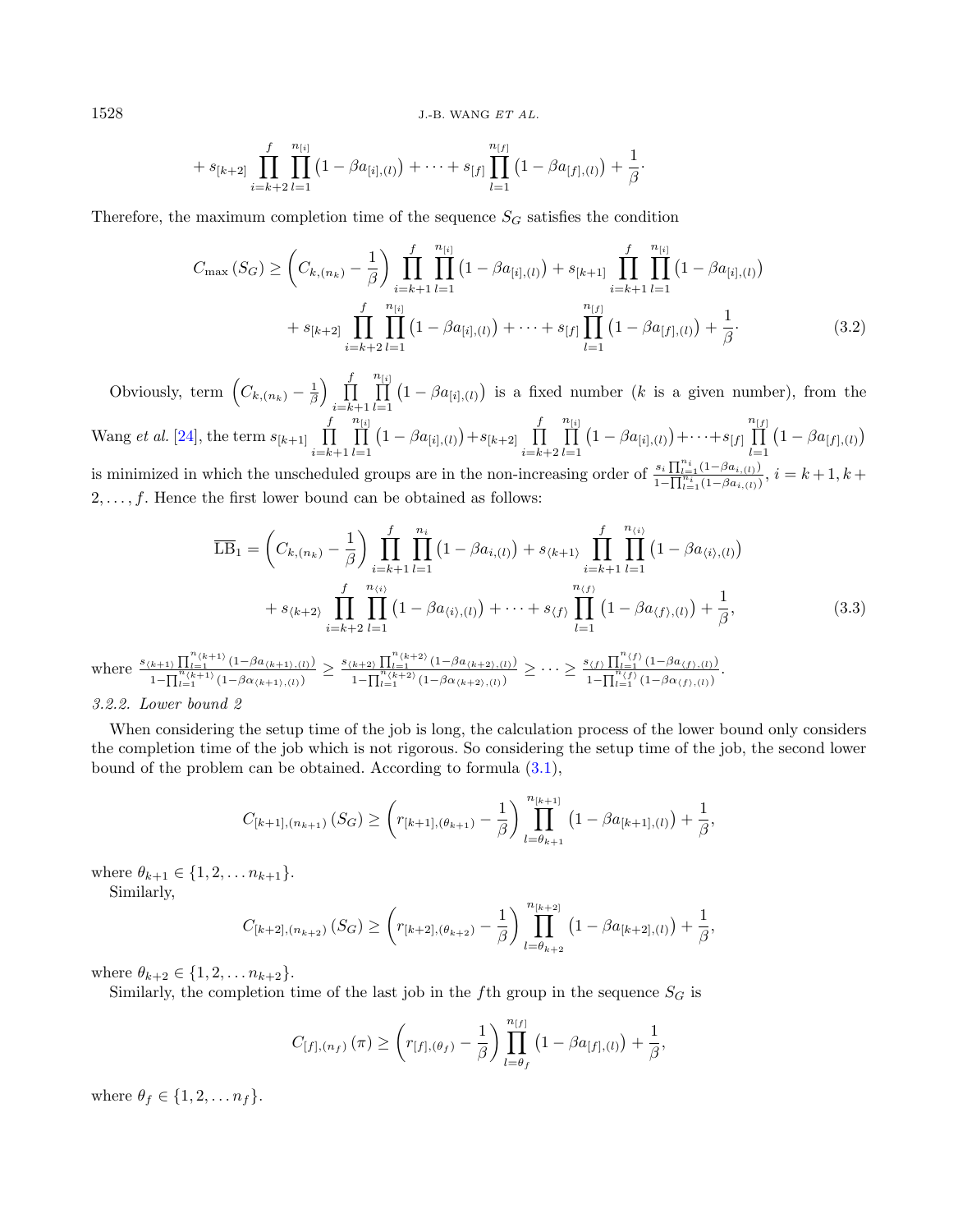Therefore, the maximum completion time of the sequence  $S_G$  satisfies the condition

<span id="page-6-0"></span>
$$
C_{\max}\left(S_G\right) \geq \left(r_{[f],(\theta_f)} - \frac{1}{\beta}\right) \prod_{l=\theta_f}^{n_{[f]}} \left(1 - \beta a_{[f],(l)}\right) + \frac{1}{\beta}.
$$

Consequently, we obtain the second lower bound

<span id="page-6-1"></span>
$$
\overline{\text{LB}}_2 = \max \left\{ \left( r_{k+1,(\theta_{k+1})} - \frac{1}{\beta} \right) \prod_{l=\theta_{k+1}}^{n_{k+1}} \left( 1 - \beta a_{k+1,(l)} \right), \left( r_{k+2,(\theta_{k+2})} - \frac{1}{\beta} \right) \prod_{l=\theta_{k+2}}^{n_{k+2}} \left( 1 - \beta a_{k+2,(l)} \right), \dots, \left( r_{f,(\theta_f)} - \frac{1}{\beta} \right) \prod_{l=\theta_f}^{n_f} \left( 1 - \beta a_{f,l} \right) \right\} + \frac{1}{\beta}, \tag{3.4}
$$

where  $(r_{i,(\theta_i)} - \frac{1}{\beta}) \prod_{l=\theta_i}^{n_i} (1-\beta a_{i,(l)}) = \max\{(r_{i,(1)} - \frac{1}{\beta}) \prod_{l=1}^{n_i} (1-\beta a_{i,(l)}), (r_{i,(2)} - \frac{1}{\beta}) \prod_{l=2}^{n_i} (1-\beta a_{i,(l)}), \dots, (r_{i,(n_i)} - \frac{1}{\beta}) \prod_{l=1}^{n_i} (1-\beta a_{i,(l)}), \dots, (r_{i,(n_i)} - \frac{1}{\beta}) \prod_{l=1}^{n_i} (1-\beta a_{i,(l)}), \dots, (r_{i,(n_i)}$  $(\frac{1}{\beta})(1 - \beta a_{i,(n_i)})\}, \theta_i \in \{1, 2, \ldots, n_i\}.$ 

In order to make the lower bound tighter, we choose the maximum value of equations [\(3.3\)](#page-5-0) and [\(3.4\)](#page-6-0) as the lower bound, i.e.,

$$
\overline{\text{LB}} = \max\left\{\overline{\text{LB}}_1, \overline{\text{LB}}_2\right\}.
$$
\n(3.5)

#### 3.3. Branch-and-bound algorithm

<span id="page-6-2"></span>**Algorithm 2. Step [1.](#page-3-1)** Determine an initial solution *(i.e., the upper bound)* by using Algorithm 1. Step 2. A depth-first search is used in the branching procedure until all the nodes are explored or eliminated.

Start the assignment of groups at the beginning of a sequence and move forward one step at a time. **Step 3.** In the kth level node, the first  $k$  positions are occupied by  $k$  specific groups. Select one of the remaining  $f - k$  groups for the node at level  $k + 1$ .

Step 4. Calculate the lower bound of the unfathomed partial sequences by using [\(3.5\)](#page-6-1). During the search, any unfathomed branch that has a lower bound which is larger than or equal to the initial solution is fathomed, i.e., eliminated from further consideration. If the value of the completed sequence is less than the initial solution, use it as the new initial solution. Otherwise, eliminate it.

Step 5. Continue to search all the nodes, and the remaining initial solution is optimal.

## 3.4. Computational experiments

Algorithms [1](#page-3-1) and [2](#page-6-2) (the Branch-and-bound algorithm) were programmed in  $VC++ 6.0$  and tests were run on CPU Intel<sup>®</sup> Core i5 2.5 GHz and 8GB RAM for several sizes of the problem  $(n = 1000, 1250, 1500, 1750, 2000,$  $f=250, 275, 300, 325, 350$  and each group must contain at least one job). The following parameters are randomly generated:

(1)  $\beta = 0.00005;$ 

- (2)  $r_{ij}$  are uniformly distributed over [1, 100];
- (3)  $s_i$  are uniformly distributed over [1, 100];
- (4)  $a_{i,j}$  are uniformly distributed over  $(0.01, 0.5)$  and  $(0.5, 1)$  such that β  $\sqrt{2}$  $\sum_{i=1}^{n}$  $\sum_{i=1}^{f} (s_i + r_{i,\text{max}}) + \sum_{i=1}^{f}$  $i=1$  $\sum_{i=1}^{n}$  $\sum_{j=1}^{n_i} a_{i,j} - a_{\min}$  < 1.

As a consequence, 25 experimental conditions were examined and 40 replications were randomly generated for each condition. A total of 1000 problems were tested. The percentage error of the solution produced by Algorithm [2](#page-6-2) is calculated as

$$
\frac{C_{\text{max}}(A1) - C_{\text{max}}^*}{C_{\text{max}}^*} \times 100\%,
$$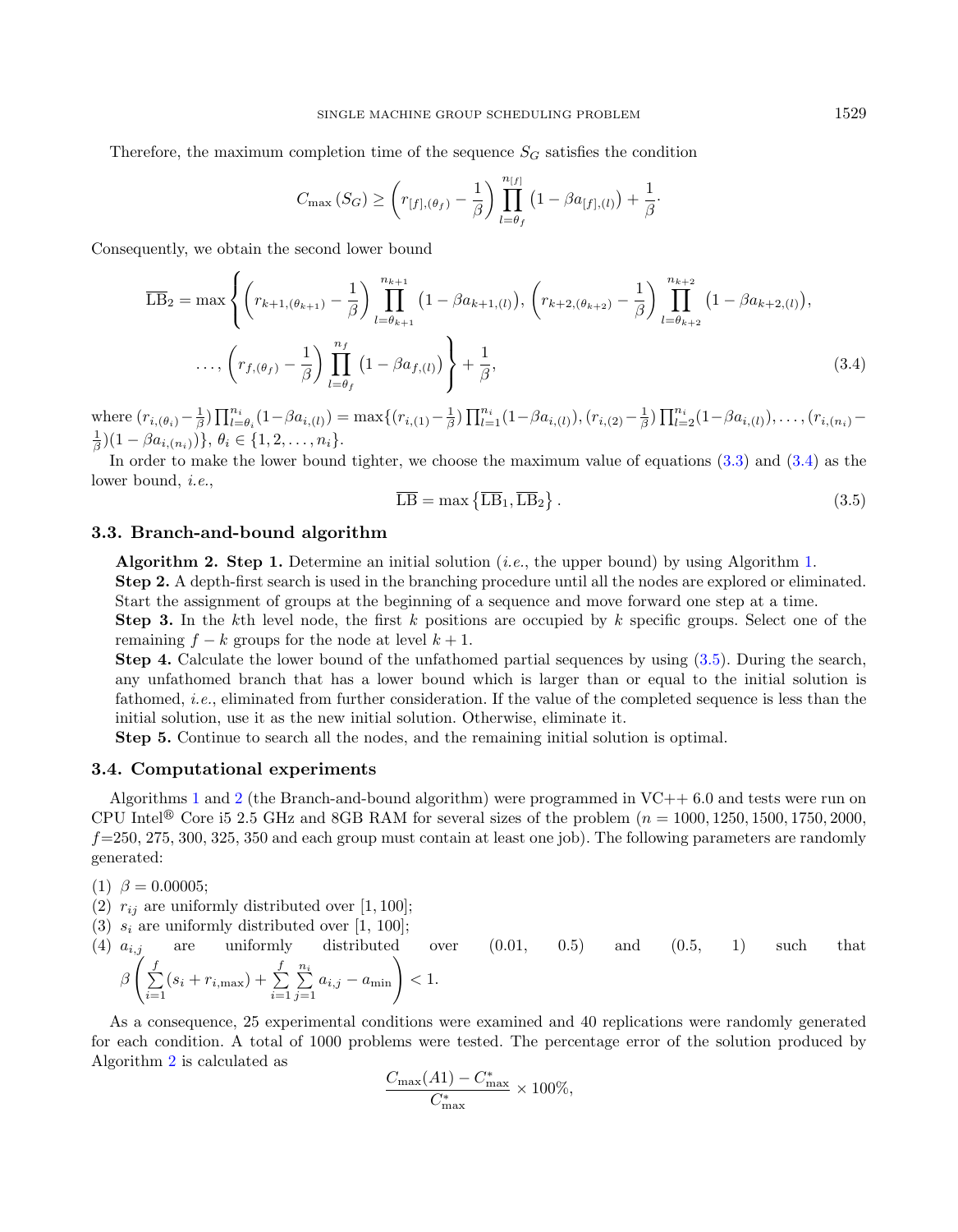|                  |                                                          |                                                                                                                                                                                                                                                                                               |                                                                                                                                                                                                                                                                   |                                                                                              | $a_{ij} \sim (0.01, 0.5)$            |                                 |            |                   |                          | $\alpha_{ij}$ | $\sim (0.5, 1)$                                     |      |                             |
|------------------|----------------------------------------------------------|-----------------------------------------------------------------------------------------------------------------------------------------------------------------------------------------------------------------------------------------------------------------------------------------------|-------------------------------------------------------------------------------------------------------------------------------------------------------------------------------------------------------------------------------------------------------------------|----------------------------------------------------------------------------------------------|--------------------------------------|---------------------------------|------------|-------------------|--------------------------|---------------|-----------------------------------------------------|------|-----------------------------|
| $\boldsymbol{n}$ | $\widetilde{n}$                                          | Mean                                                                                                                                                                                                                                                                                          | $\overline{A1-CPU}$ time (s)<br>Max                                                                                                                                                                                                                               |                                                                                              | $\frac{B\&B-CPU~time~(s)}{Mean~Max}$ | Error percentage $(\%)$<br>Mean | Max        | Mean              | $A1-CPU$ time (s)<br>Max | Mean          | $\overline{\text{B\&B\text{-}CPU}}$ time (s)<br>Max | Mean | Error percentage (%)<br>Max |
|                  |                                                          |                                                                                                                                                                                                                                                                                               |                                                                                                                                                                                                                                                                   |                                                                                              | 181.31                               |                                 |            | 54.25             | 54.64                    | 0.14          | 89.1                                                |      |                             |
|                  | 35<br>25<br>325                                          | $\begin{array}{l} 54.68\\ 73.95\\ 86.45\\ 124.5\\ 156.86\\ \hline 67.17\\ 90.28\\ 113.3.27\\ 156.26\\ 121.4\\ 153.27\\ 153.27\\ 153.27\\ 153.37\\ 153.36\\ \end{array}$                                                                                                                       | $\frac{55.36}{75.27}$<br>97.86<br>126.43                                                                                                                                                                                                                          | 30.35<br>$\begin{array}{c} 96.65 \\ 130.35 \\ 98.27 \end{array}$                             | 308.37                               |                                 |            | 72.82             |                          | 95.67         | 289.9                                               |      |                             |
| 1000             |                                                          |                                                                                                                                                                                                                                                                                               |                                                                                                                                                                                                                                                                   |                                                                                              | 365.88                               |                                 |            | 95.45             | 73.76<br>96.22           | 144.7         | 416.36                                              |      |                             |
|                  |                                                          |                                                                                                                                                                                                                                                                                               |                                                                                                                                                                                                                                                                   | 10.51                                                                                        | 496.79                               |                                 |            | 122.3             | 122.94                   | 63.76         | 331.63                                              |      |                             |
|                  | s Conconconconconconcon<br>Sana Sanga Rosa Sana Rosa San |                                                                                                                                                                                                                                                                                               | 158.83                                                                                                                                                                                                                                                            | 76.8                                                                                         | 582.11                               |                                 |            | 154.17            | 155.24                   | 129.4         | 391.43                                              |      |                             |
|                  |                                                          |                                                                                                                                                                                                                                                                                               | $\frac{67.86}{2}$                                                                                                                                                                                                                                                 |                                                                                              | 222.42                               |                                 |            | 66.8              | 67.31                    | 51.76         | 230.51                                              |      |                             |
|                  |                                                          |                                                                                                                                                                                                                                                                                               |                                                                                                                                                                                                                                                                   |                                                                                              | 268.48                               |                                 |            |                   | 89.95                    | $78.71\,$     | 315.78                                              |      |                             |
| 1250             |                                                          |                                                                                                                                                                                                                                                                                               |                                                                                                                                                                                                                                                                   | $\frac{1.91}{1.6}$<br>$\frac{62.17}{86.1}$                                                   | 371.41                               |                                 |            | $89.72$<br>117.56 | 118.61                   | 177.95        | 368.81                                              |      |                             |
|                  |                                                          |                                                                                                                                                                                                                                                                                               |                                                                                                                                                                                                                                                                   |                                                                                              | 445.02                               |                                 | $\circ$    | 151.22            | 152.64                   | 162.42        | 363.39                                              |      |                             |
|                  |                                                          |                                                                                                                                                                                                                                                                                               | $\begin{array}{l} 90.89\\ 90.39\\ 122.96\\ 157.91\\ 157.91\\ 193.14\\ 193.65\\ 108.55\\ 141.61\\ 141.61\\ 141.32\\ 142.32\\ 153.44\\ 161.68\\ 163.53\\ 268.53\\ 268.53\\ 268.53\\ 268.53\\ 268.53\\ 268.53\\ 268.53\\ 268.53\\ 268.53\\ 268.53\\ 268.53\\ 268.53$ | $\begin{array}{r} 131.15 \\ 82.15 \\ 63.58 \\ 63.21 \\ 63.81 \\ 43.81 \\ 153.96 \end{array}$ | 539.24                               |                                 |            | 189.84            | 191.36                   | 130.15        | 399.37                                              |      |                             |
|                  |                                                          |                                                                                                                                                                                                                                                                                               |                                                                                                                                                                                                                                                                   |                                                                                              | 250.35                               | 8.72E-11                        | $8.72E-10$ | 79.14             | 80.2                     | 54.11         | 142.71                                              |      |                             |
|                  |                                                          |                                                                                                                                                                                                                                                                                               |                                                                                                                                                                                                                                                                   |                                                                                              | 264.75                               |                                 |            | 106.21            | 106.65                   | 60.12         | 256.38                                              |      |                             |
| 1500             |                                                          |                                                                                                                                                                                                                                                                                               |                                                                                                                                                                                                                                                                   |                                                                                              | 350.52                               |                                 |            | 139.47            | 140.01                   | 96.42         | 329.91                                              |      |                             |
|                  |                                                          |                                                                                                                                                                                                                                                                                               |                                                                                                                                                                                                                                                                   |                                                                                              | 507.19                               |                                 |            | 179.63            | 181.43                   | 79.08         | 426.58                                              |      |                             |
|                  |                                                          | $\begin{array}{r l} 80.1 \\ 107 \\ 107 \\ 139.35 \\ 179.36 \\ 179.36 \\ 225.95 \\ 212.45 \\ 122.45 \\ 160.87 \\ 206.97 \\ 206.97 \\ 206.97 \\ 206.94 \\ 206.97 \\ 206.97 \\ 206.97 \\ 206.97 \\ 206.97 \\ 206.99 \\ 206.99 \\ 206.99 \\ 206.99 \\ 206.99 \\ 206.99 \\ 206.99 \\ 206.99 \\ 20$ |                                                                                                                                                                                                                                                                   |                                                                                              | 601.29                               |                                 |            | 225.19            | 227.38                   | 193.22        | 464.73                                              |      |                             |
|                  |                                                          |                                                                                                                                                                                                                                                                                               |                                                                                                                                                                                                                                                                   |                                                                                              | 276.38                               |                                 |            | 91.53             | 92.42                    | 34.05         | 169.27                                              |      |                             |
|                  |                                                          |                                                                                                                                                                                                                                                                                               |                                                                                                                                                                                                                                                                   |                                                                                              | 382.06                               |                                 |            | 122.71            | 123.35                   | 30.46         | 102.61                                              |      |                             |
| 1750             |                                                          |                                                                                                                                                                                                                                                                                               |                                                                                                                                                                                                                                                                   |                                                                                              | 299.4                                |                                 |            | 160.82            | 162.34                   | 104.96        | $317.4\,$                                           |      |                             |
|                  |                                                          |                                                                                                                                                                                                                                                                                               |                                                                                                                                                                                                                                                                   |                                                                                              | 463.51                               |                                 |            | 206.65            | 207.83                   | 149.22        | 281.6                                               |      |                             |
|                  |                                                          |                                                                                                                                                                                                                                                                                               |                                                                                                                                                                                                                                                                   |                                                                                              | 504.08                               |                                 |            | 260.9             | 263.52                   | 166.48        | 495.17                                              |      |                             |
|                  |                                                          | 103.92                                                                                                                                                                                                                                                                                        | 104.57                                                                                                                                                                                                                                                            |                                                                                              | 146.42                               |                                 | 0          | 104.67            | 106.71                   | 65.94         | 176.34                                              |      |                             |
|                  |                                                          | 138.96<br>181.62                                                                                                                                                                                                                                                                              | 140.42                                                                                                                                                                                                                                                            |                                                                                              | 268.41                               |                                 |            | 140.13            | 141.34                   | 107.98        | 333.02                                              |      |                             |
| <b>2000</b>      | 300                                                      |                                                                                                                                                                                                                                                                                               |                                                                                                                                                                                                                                                                   |                                                                                              | 340.37                               |                                 |            | 184.57            | 185.41                   | 165.5         | 414.24                                              |      |                             |
|                  | 325                                                      | 234.81                                                                                                                                                                                                                                                                                        | $\frac{182.65}{237.95}$                                                                                                                                                                                                                                           |                                                                                              | 372.88                               | $5.01E-12$                      | $5.01E-11$ | 237.56            | 240.53                   | 89.5          | 365.25                                              |      |                             |
|                  |                                                          | 294.21                                                                                                                                                                                                                                                                                        |                                                                                                                                                                                                                                                                   | 19.15                                                                                        | 387.12                               |                                 |            | 298.93            | 304.21                   | 223.75        | 544.31                                              |      |                             |

TABLE 1. Results of Algorithm 1 and the B&B algorithm for  $r_{ij} \sim [1, 100].$ 

<span id="page-7-0"></span>1530 J.-B. WANG  $ETAL$ .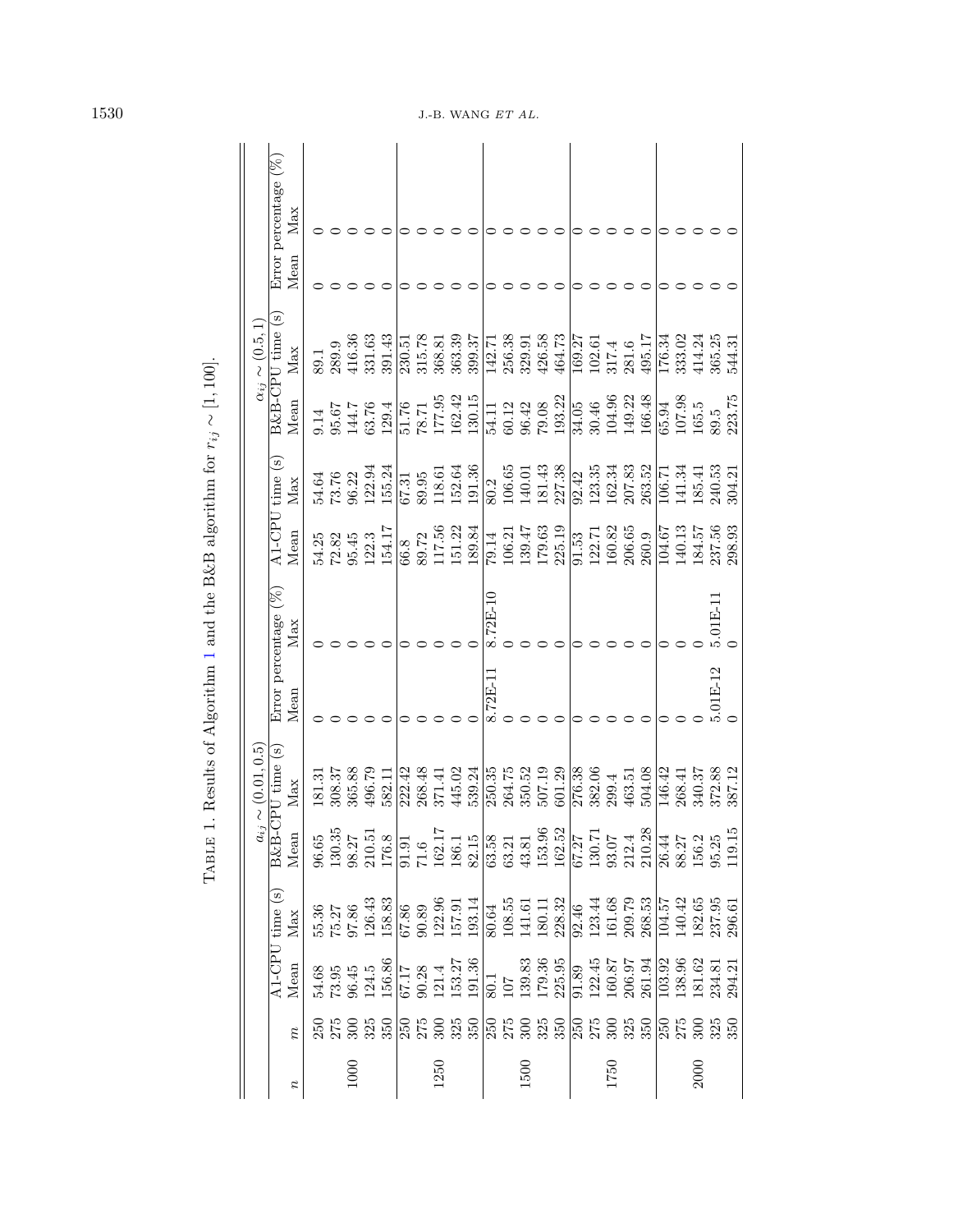where  $C_{\text{max}}(A1)$  $C_{\text{max}}(A1)$  $C_{\text{max}}(A1)$  ( $C_{\text{max}}^*$ ) is the makespan value generated by using Algorithm 1 (the optimal sequence can be obtained by Algorithm [2\)](#page-6-2).

In addition, we define "A[1](#page-3-1)-CPU time (s)" ("B&B CPU time (s)") as the running time of Algorithm 1 (the B&B algorithm, *i.e.*, Algorithm [2\)](#page-6-2). The corresponding results are summarized in Table [1.](#page-7-0) From Table [1,](#page-7-0) we can see that the performance of Algorithm [1](#page-3-1) performs very well in terms of the error percentages. Moreover, Table [1](#page-7-0) reveals that a relatively large number of instances (2000 jobs and 350 groups) were solved by B&B algorithm (a maximum CPU time less than 602 s).

# 4. Conclusions

<span id="page-8-14"></span><span id="page-8-0"></span>This study researches the single-machine group scheduling problem with ready times and shortened job processing times. The processing time of a job is a proportional linear shortening function of its start time, the setup time of each group is a constant, and the objective function is the maximum completion time of all jobs. The goal is to find the job sequence within each group and the group sequence such that the makespan is minimized. For the general case of the problem, we propose a branch-and-bound algorithm and a heuristic algorithm to solve this problem. From the experimental results, it can be seen that the effect of heuristic algorithm is significant. In future research, we can extend it to multi-machine problems such as parallel machines or flow shop settings. It is also interesting to extend the model to the single-machine group scheduling problem with general shortened job processing times, due-date assignment (see [\[29\]](#page-9-13)) or positional-dependent learning effects (see [\[2,](#page-8-4) [4,](#page-8-3) [13\]](#page-8-16)).

<span id="page-8-15"></span><span id="page-8-8"></span><span id="page-8-5"></span><span id="page-8-4"></span><span id="page-8-3"></span><span id="page-8-1"></span>Acknowledgements. This Work Was Supported by the Natural Science Foundation of Liaoning Province, China (2020- MS-233). This Work Was Also Supported by the LiaoNing Revitalization Talents Program (grant no. XLYC2002017). Conflict of interest. The authors declare that they have no conflict of interest.

#### **REFERENCES**

- <span id="page-8-12"></span><span id="page-8-2"></span>[1] B. Alidaee and N.K. Womer, Scheduling with time dependent processing times: Review and extensions. J. Oper. Res. Soc. 50 (1999) 711–720.
- <span id="page-8-7"></span>[2] A. Azzouz, M. Ennigrou and L.B. Said, Scheduling problems under learning effects: Classification and cartography. Int. J. Prod. Res. 56 (2018) 1642–1661.
- <span id="page-8-6"></span>[3] J. Bai, Z.R. Li and X. Huang, Single-machine group scheduling with general deterioration and learning effects. Appl. Math. Model. 36 (2012) 1267–1274.
- <span id="page-8-10"></span>[4] D. Biskup, A state-of-the-art review on scheduling with learning effects. Eur. J. Oper. Res. 188 (2008) 315–329.
- <span id="page-8-16"></span>[5] T.C.E. Cheng, Q. Ding and B.M.T. Lin, A concise survey of scheduling with time-dependent processing times. Eur. J. Oper. *Res.* **152** (2004) 1-13.
- <span id="page-8-9"></span>[6] J.M. Framinan and R. Leisten, An efficient constructive heuristic for flowtime minimization in permutation flow shops. Omega 31 (2003) 311–317.
- <span id="page-8-13"></span>[7] S. Gawiejnowicz, Models and Algorithms of Time-Dependent Scheduling. Springer, Berlin (2020).
- [8] K.I.-J. Ho, J.Y.-T. Leung and W.-D. Wei, Complexity of scheduling tasks with time-dependent execution times. Inf. Process. Lett. 48 (1993) 315–320.
- <span id="page-8-11"></span>[9] X. Huang, N. Yin, W.-W. Liu and J.-B. Wang, Common due window assignment scheduling with proportional linear deterioration effects. Asia-Pac. J. Oper. Res. 37 (2020) 1950031.
- [10] P. Ji and L. Li, Single-machine group scheduling problems with variable job processing times. Math. Prob. Eng. 2015 (2015) 758919 (9 pages).
- [11] T. Keshavarz, M. Savelsbergh and N. Salmasi, A branch-and-bound algorithm for the single machine sequence-dependent group scheduling problem with earliness and tardiness penalties. Appl. Math. Model. 39 (2015) 6410–6424.
- [12] L. Li and J.-J. Wang, Scheduling jobs with deterioration effect and controllable processing time. Neural Comput. App. 29 (2018) 1163–1170.
- [13] S.-S. Lin, A note on parallel-machine scheduling with controllable processing times and job-dependent learning effects. RAIRO-Oper. Res. 55 (2021) 561–569.
- [14] F. Liu, J. Yang and Y.-Y. Lu, Solution algorithms for single-machine group scheduling with ready times and deteriorating jobs. Eng. Optim. 51 (2019) 862–874.
- [15] Y.-Y. Lu, J.-J. Wang and J.-B. Wang, Single machine group scheduling with decreasing time-dependent processing times subject to release dates. Appl. Math. Comput. 234 (2014) 286–292.
- [16] Y.-Y. Lu, J. Jin, P. Ji and J.-B. Wang, Resource-dependent scheduling with deteriorating jobs and learning effects on unrelated parallel machine. Neural Comput. App. 27 (2016) 1993–2000.